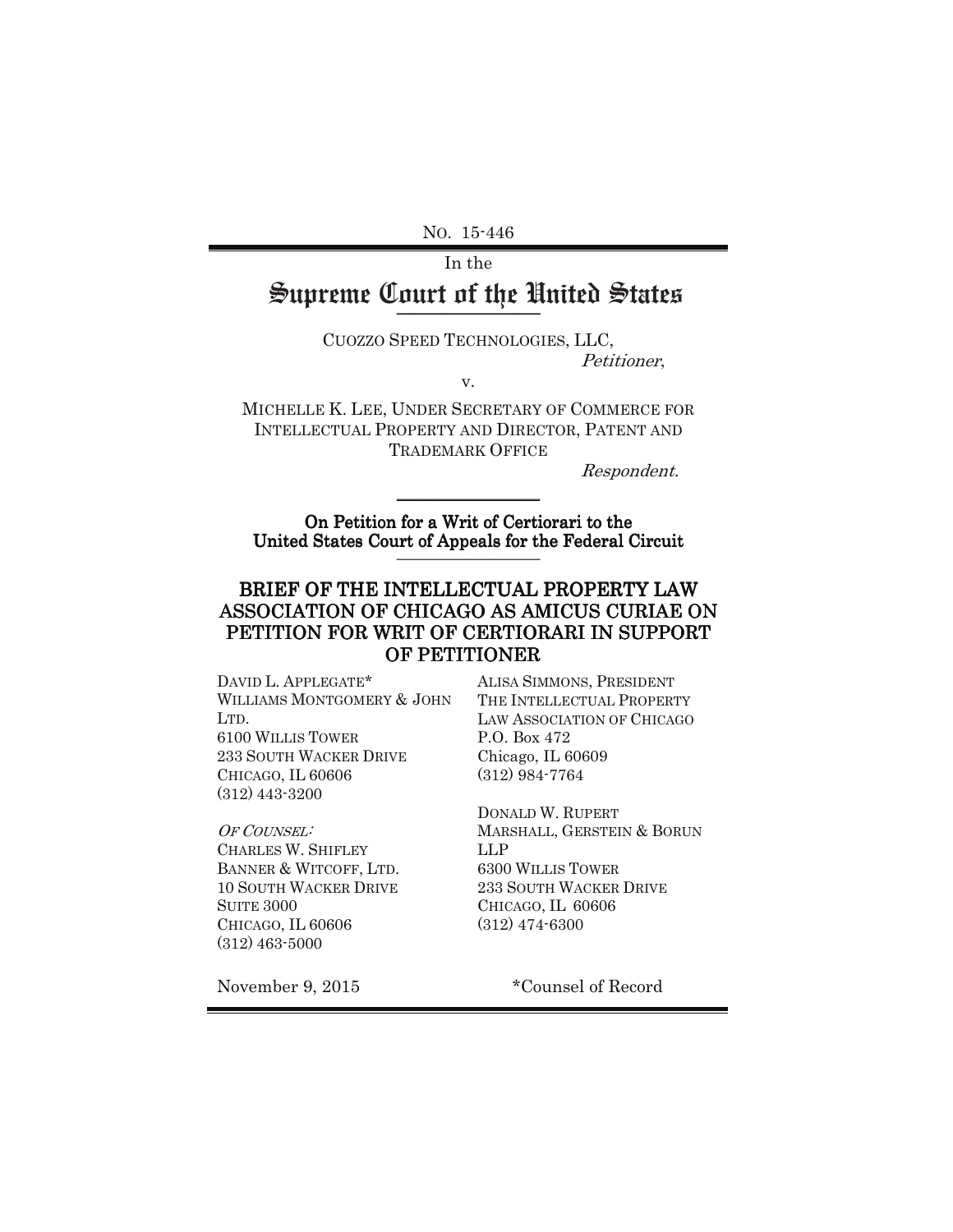# TABLE OF CONTENTS

# TABLE OF AUTHORITIES……………………. iii

| L. | <b>INTEREST OF AMICUS CURIAE 1</b>                                                                                                                            |    |
|----|---------------------------------------------------------------------------------------------------------------------------------------------------------------|----|
| H. | SUMMARY OF ARGUMENT 2                                                                                                                                         |    |
| Ш  |                                                                                                                                                               |    |
|    | A. The Purpose of The AIA's <i>Inter Partes</i><br>Review Process Is To Promote Economic                                                                      |    |
|    | B. A Clear, Single Standard of PTAB<br>Judicial Review Is Required To Achieve<br>The AIA's Goal of Economic Efficiency9                                       |    |
|    | C. This Court Should Require the PTAB<br>to Employ the Federal Circuit Claim<br>Construction Standard of "Plain And<br>Ordinary Meaning" in IPR Proceedings11 |    |
|    |                                                                                                                                                               | 14 |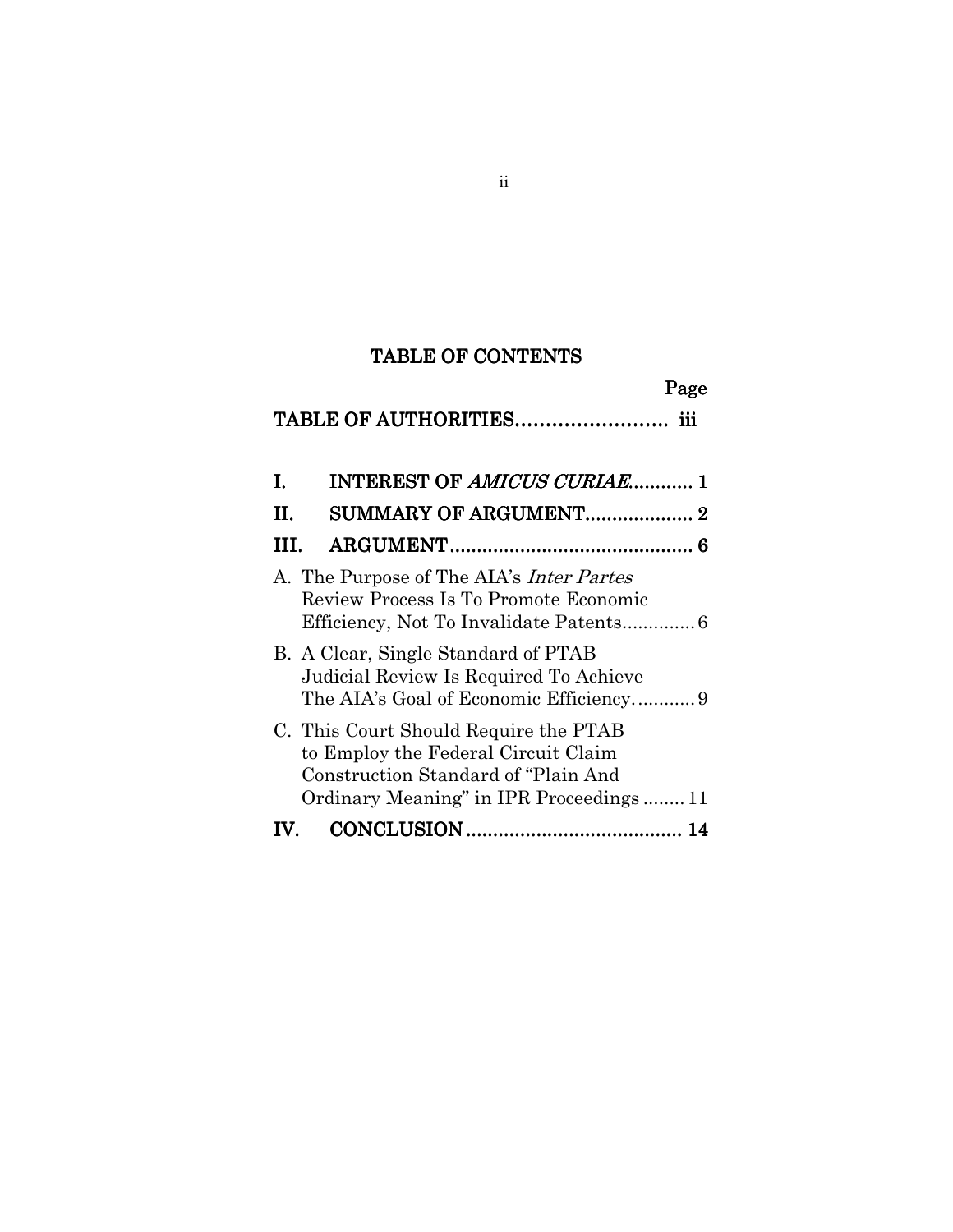## TABLE OF AUTHORITIES

# Page

### Cases:

| Belden Inc. v. Berk-Tek LLC, Nos. 2014-1574, -                                                |
|-----------------------------------------------------------------------------------------------|
| Cmty. For Creative Non-Violence v. Reid, 490                                                  |
| Idle Free Systems, Inc. v. Bergstrom, Inc., Case<br>IPR2012-00027 (JL), 2013 WL 5947697 (June |
| In re Buszard, 504 F.3d 1364 (Fed. Cir. 2007) 10                                              |
| In re Cuozzo Speed Technologies, LLC, 778 F.3d                                                |
| In re Cuozzo Speed Technologies, LLC, 793 F.3d                                                |
| In Re Prater, 415 F.2d 1393 (Ct. Cust. App. 1969)                                             |
| In re Rambus, Inc., 753 F.3d 1253 (Fed. Cir.                                                  |
| <i>In re Zletz</i> , 893 F.2d 319 (Fed. Cir. 1989) 10                                         |
| Markman v. Westview Instruments, Inc., 517                                                    |
| Markman v. Westview Instruments, Inc., 52 F.3d                                                |
| Nautilus, Inc. v. Biosig Instruments, Inc., 572 U.                                            |
| Phillips v. AWH Corp., 415 F.3d 1303 (Fed. Cir.                                               |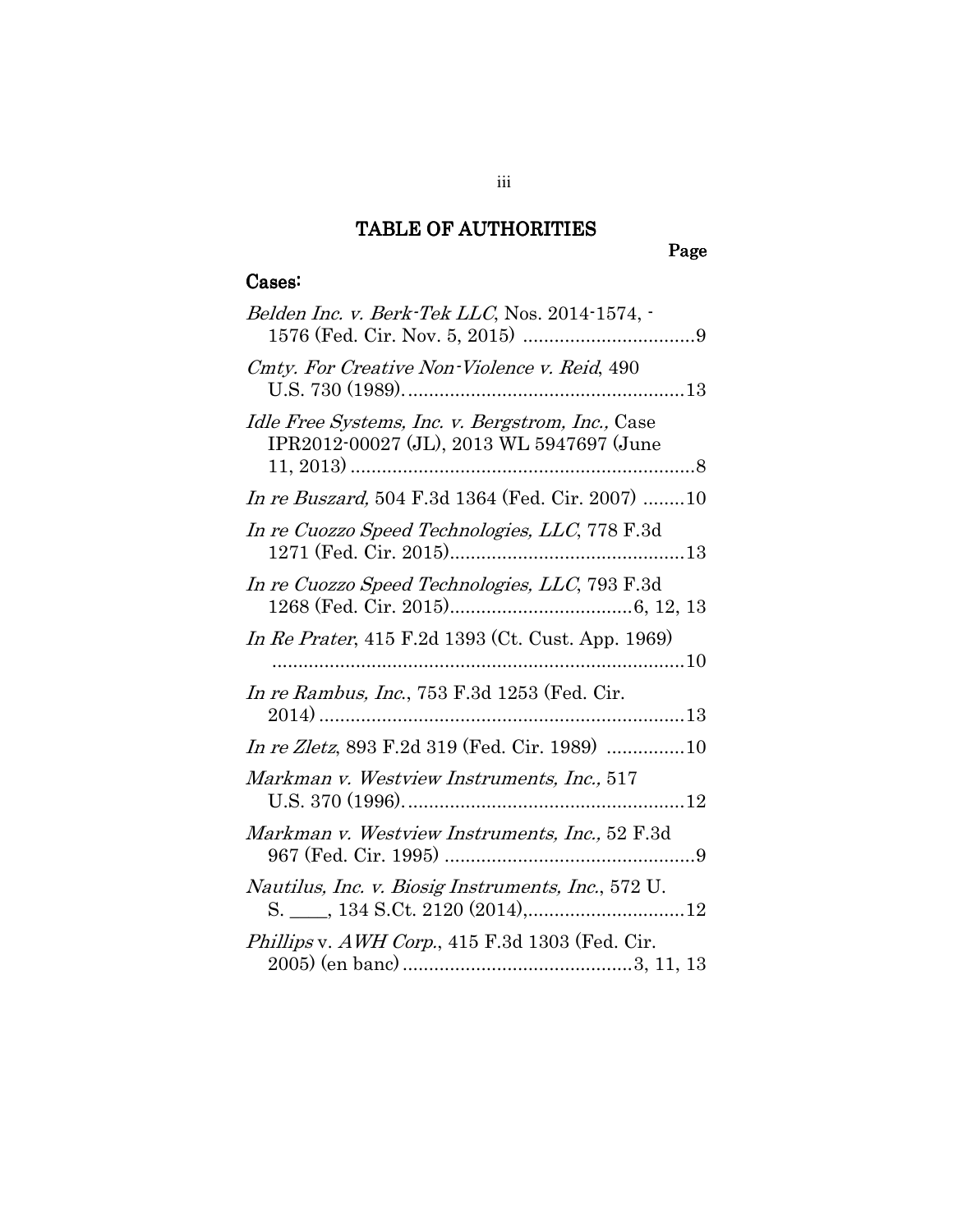| Teva Pharm. USA, Inc. v. Sandoz, Inc., 135 S. Ct. |
|---------------------------------------------------|
| Constitutional provisions:                        |
|                                                   |
| <b>Statutes and regulations:</b>                  |
| America Invents Act, Pub. L. No. 112-29, 125      |
| Patent Act, 35 U.S.C. 1 et seq.                   |
|                                                   |
|                                                   |
|                                                   |
|                                                   |
|                                                   |
|                                                   |
|                                                   |
|                                                   |
|                                                   |
|                                                   |
|                                                   |
| 37 C.F.R.:                                        |
|                                                   |
|                                                   |
|                                                   |
|                                                   |

 $\mathrm{iv}$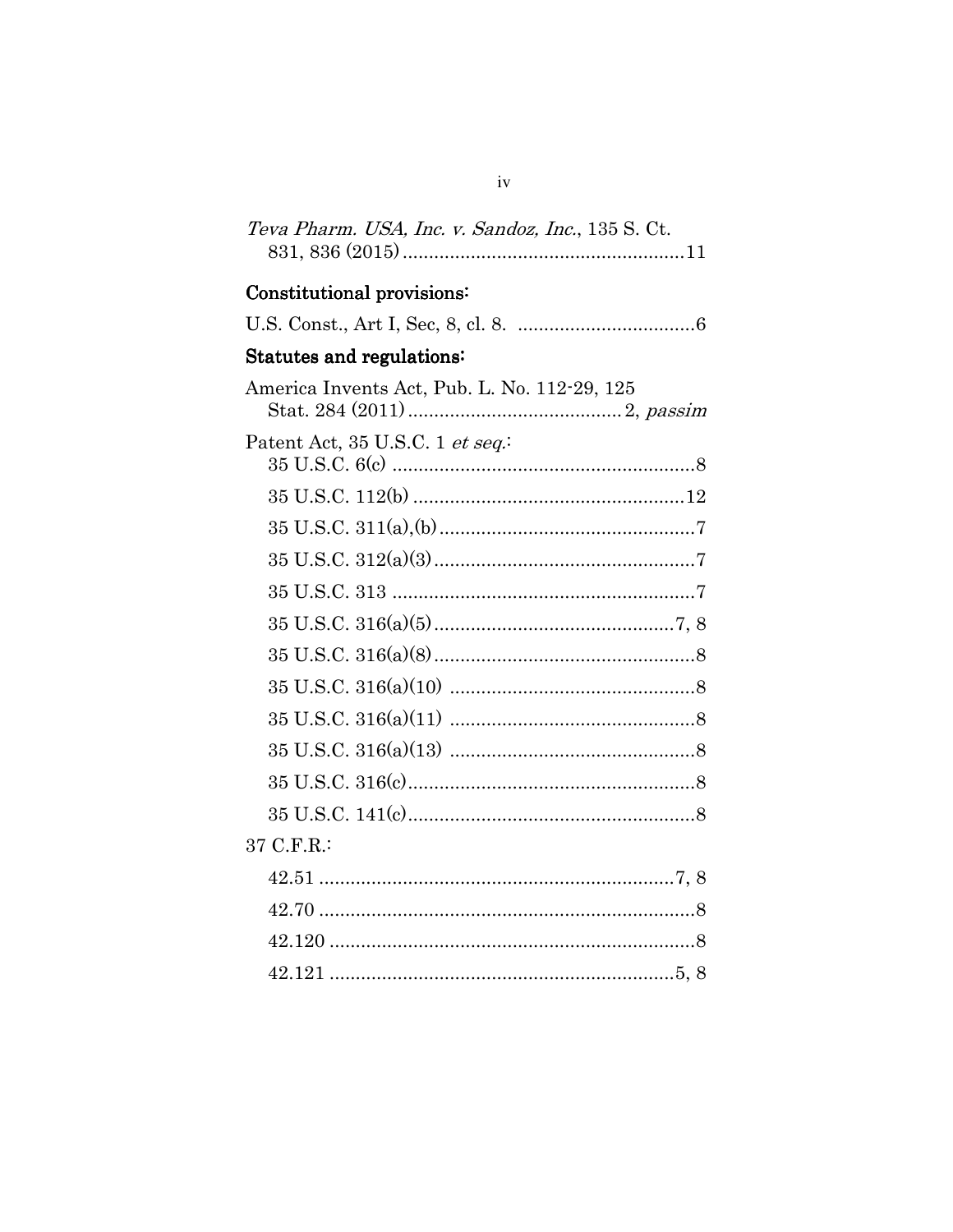## Miscellaneous:

| 157 Cong. Rec. S7413 (Nov. 14, 2011) (Statement                                                                                                                                                           |
|-----------------------------------------------------------------------------------------------------------------------------------------------------------------------------------------------------------|
|                                                                                                                                                                                                           |
| Cert. Pet., Cuozzo Speed Technologies, LLC, v.                                                                                                                                                            |
|                                                                                                                                                                                                           |
| Gregory Dolin, Dubious Patent Reform, 56 B.C.                                                                                                                                                             |
| Paul R. Michel, Why Rush Patent Reform?, 7                                                                                                                                                                |
| "PTAB Allows Motion to Amend in IPR<br>Challenging Neste Oil Patent," MANAGING<br>INTELLECTUAL PROPERTY, June 15, 2015,<br>http://www.finnegan.com/news/newsdetail.asp<br>x?news=d0d18aee-10e8-4511-bfa5- |
| Sarnoff & Manzo, An Introduction to, Premises<br>of, and Problems With Patent Claim<br>Construction, in PATENT CLAIM CONSTRUCTION<br>IN THE FEDERAL CIRCUIT 9 (E. Manzo ed.                               |
| U.S. Patent and Trademark Office, Manual of<br>Patent Examining Procedure (9th ed., Mar.                                                                                                                  |
| U.S. Patent and Trademark Office, Patent Trial<br>and Appeal Board Statistics 8/31/2015,<br>http://www.uspto.gov/sites/default/files/docum                                                                |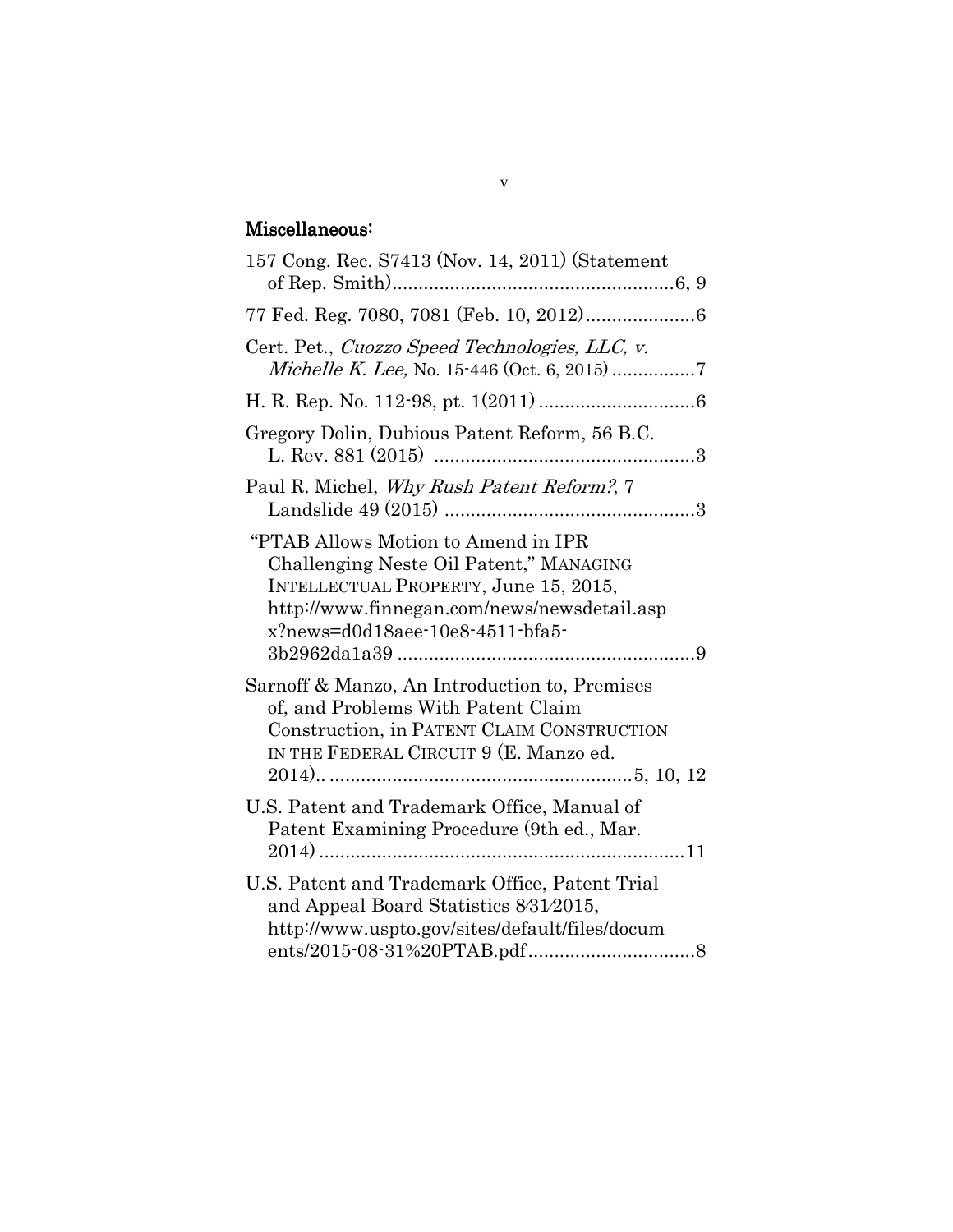#### I. INTEREST OF AMICUS CURIAE

The Intellectual Property Law Association of Chicago ("IPLAC") submits this brief as amicus curiae in support of Petitioners on the first question presented in the case.<sup>1,2,3</sup> Founded in 1884, the Intellectual Property Law Association of Chicago is a voluntary bar association of over 1,000 members who practice in the areas of patents, trademarks, copyrights, trade secrets and the legal issues they

l

<sup>2</sup> In addition to the required statement of footnote 1, IPLAC adds that after reasonable investigation, IPLAC believes that (a) no member of its Board or Amicus Committee who voted to prepare this brief, or any attorney in the law firm or corporation of such a member, represents a party to this litigation in this matter, (b) no representative of any party to this litigation participated in the authorship of this brief, and (c) no one other than IPLAC, or its members who authored this brief and their law firms or employers, made a monetary contribution to the preparation or submission of this brief.

<sup>3</sup> Pursuant to Supreme Court Rule 37.2, counsel of record received timely notice of the intent to file this brief under the Rule and consent was granted.

<sup>1</sup> Pursuant to Supreme Court Rule 37.6, no counsel for a party authored this brief in whole or in any part or made a monetary contribution intended to fund preparation or submission of the brief, and no person other than the amicus curiae, its members, or its counsel, made such a monetary contribution.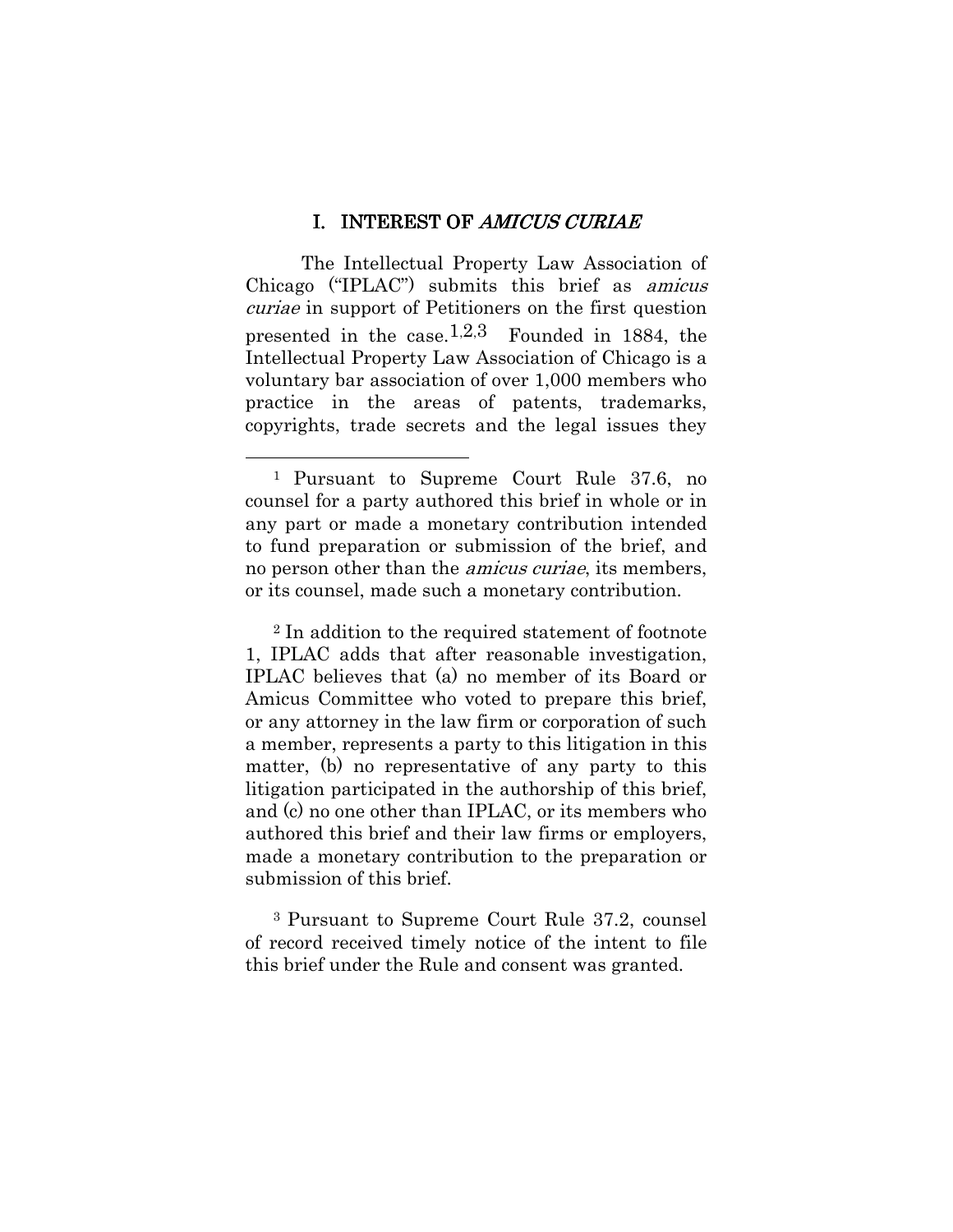present. Located in Chicago, a principal forum for U.S. patent litigation, IPLAC is the country's oldest bar association devoted exclusively to intellectual property matters. Its members include attorneys in private and corporate practices before federal bars throughout the United States, as well as the U.S. Patent and Trademark Office and the U.S. Copyright Office. IPLAC represents both patent holders and other innovators in roughly equal measure. In litigation, IPLAC's members are split roughly equally between plaintiffs and defendants. As part of its central objectives, IPLAC is dedicated to aiding in the development of intellectual property law, especially in the federal courts.4

#### II. SUMMARY OF ARGUMENT

IPLAC supports Petitioners' request to grant certiorari to clarify that the same standard applies to claim construction regardless of forum. The 2011 Leahy-Smith America Invents Act ("AIA"), Pub. L. No. 112-29, 125 Stat. 284, was designed in large measure to improve the climate for investment and industrial activity. Its thrust is twofold: improving the quality of patents in the system and reducing unnecessary litigation costs. It attempts the former by removing invalid patents from enforceability. It attempts the latter by shifting patent validity disputes from the courts to the USPTO, the expert agency charged with granting or denying patents.

l

<sup>4</sup> Although over 30 federal judges are honorary members of IPLAC, none of them was consulted or participated in any way regarding this brief.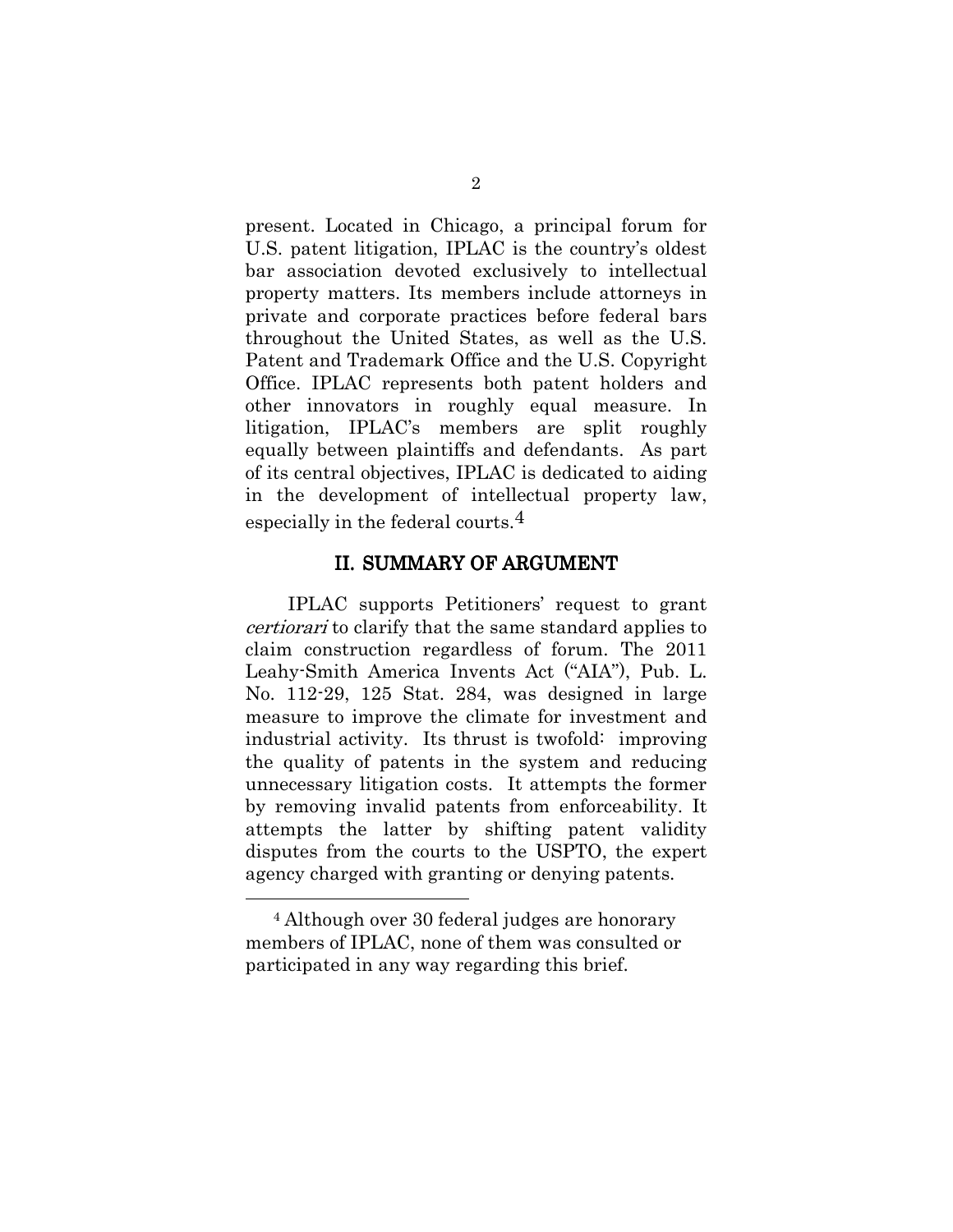The AIA therefore established a new post-grant adjudicatory process for challenging patent validity under Sections 102 and 103 of the Patent Act. To administer the process, the AIA created a new body called the Patent Trial and Appeal Board, or PTAB, staffed with administrative law judges. Located within the existing Patent and Trademark Office, the PTAB employs an adjudicative proceeding known as inter partes reviews, or IPR. IPR is intended as a less expensive surrogate for litigation. IPR has no relationship to the previous practice of patent reexamination within the USPTO.

As Petitioners have documented, IPRs to date have resulted in an unexpectedly high rate of cancellation of patent claims. Pet. Br. (I). One reason is presumably that the PTAB applies a broader standard of claim construction than the federal courts. See Paul R. Michel, Why Rush Patent Reform?, 7 LANDSLIDE 49, 51 (2015); Gregory Dolin, Dubious Patent Reform, 56 B.C. L. Rev. 881, 916 (2015). By construing claims more broadly than the courts, the PTAB necessarily considers a larger universe of prior art. It also heightens the impact of a given piece of art. This concomitantly increases the likelihood of finding a patent either anticipated under Section 102 or as obvious under Section 103.

The PTAB's claim construction standard for inter partes review is decidedly inconsistent with the standard used by federal courts. When construing claims in accordance with applicable law, federal courts must construe claims according to their plain and ordinary meaning. Phillips v. AWH Corp., 415 F.3d 1303, 1312 (Fed. Cir. 2005) (en banc). An IPR Board, however, applies the "broadest reasonable construction" consistent with the specification.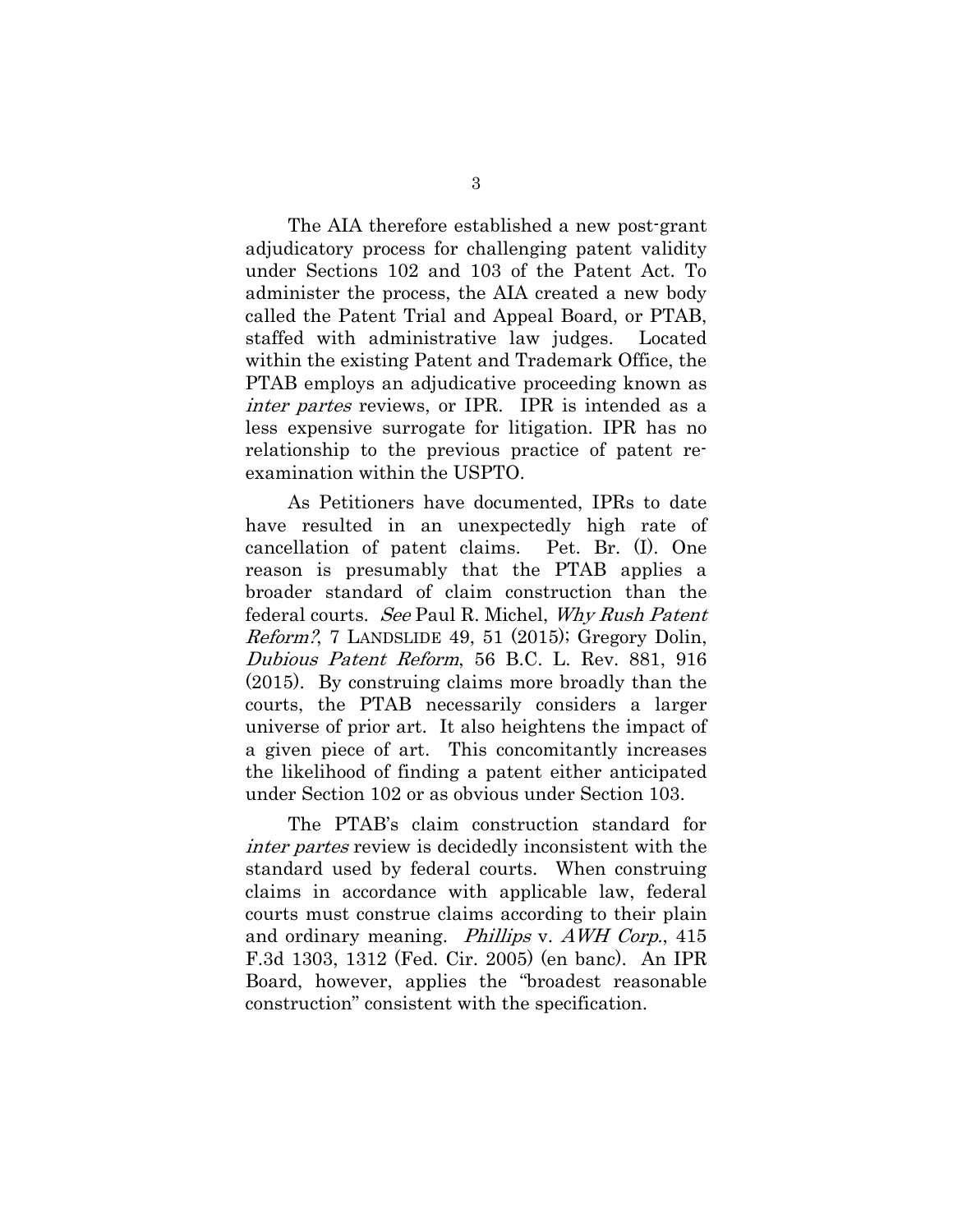Promoting the progress of the useful arts requires not only awarding valid patents but also a non-arbitrary system for challenging or upholding them. A non-arbitrary system requires that the standards for challenging or upholding validity be the same regardless of the chosen forum. To achieve its constitutional purpose, the patent system must also strike an appropriate balance between rights holders and other innovators. It cannot, and should not, attempt to tilt the playing field based on popular perceptions or political winds. IPLAC therefore supports Petitioners in urging this Court to grant certiorari. The Court should clarify that the proper standard for claim construction in assessing validity of an issued patent does not depend on whether the forum is a district court or the PTAB.

Nothing in the AIA, moreover, requires that IPR Boards employ a "broadest reasonable" claim construction. To the contrary, such construction is an anachronistic holdover from the USPTO's examination and re-examination processes. In those proceedings, the USPTO examines prior art and raises potential arguments against patentability using the "broadest reasonable interpretation" of the claims consistent with the patent's specification. The applicant then has the opportunity to amend its claims in view of the prior art to point out more particularly the invention claimed. In this give-andtake examinational process, a "broadest reasonable interpretation" makes perfect sense. In the context of the AIA's inter partes reviews it does not.

IPRs differ substantially from USPTO patent examinations and pre-AIA re-examinations. The process is adversarial, not examinational. Nor is the IPR Board authorized to conduct its own prior art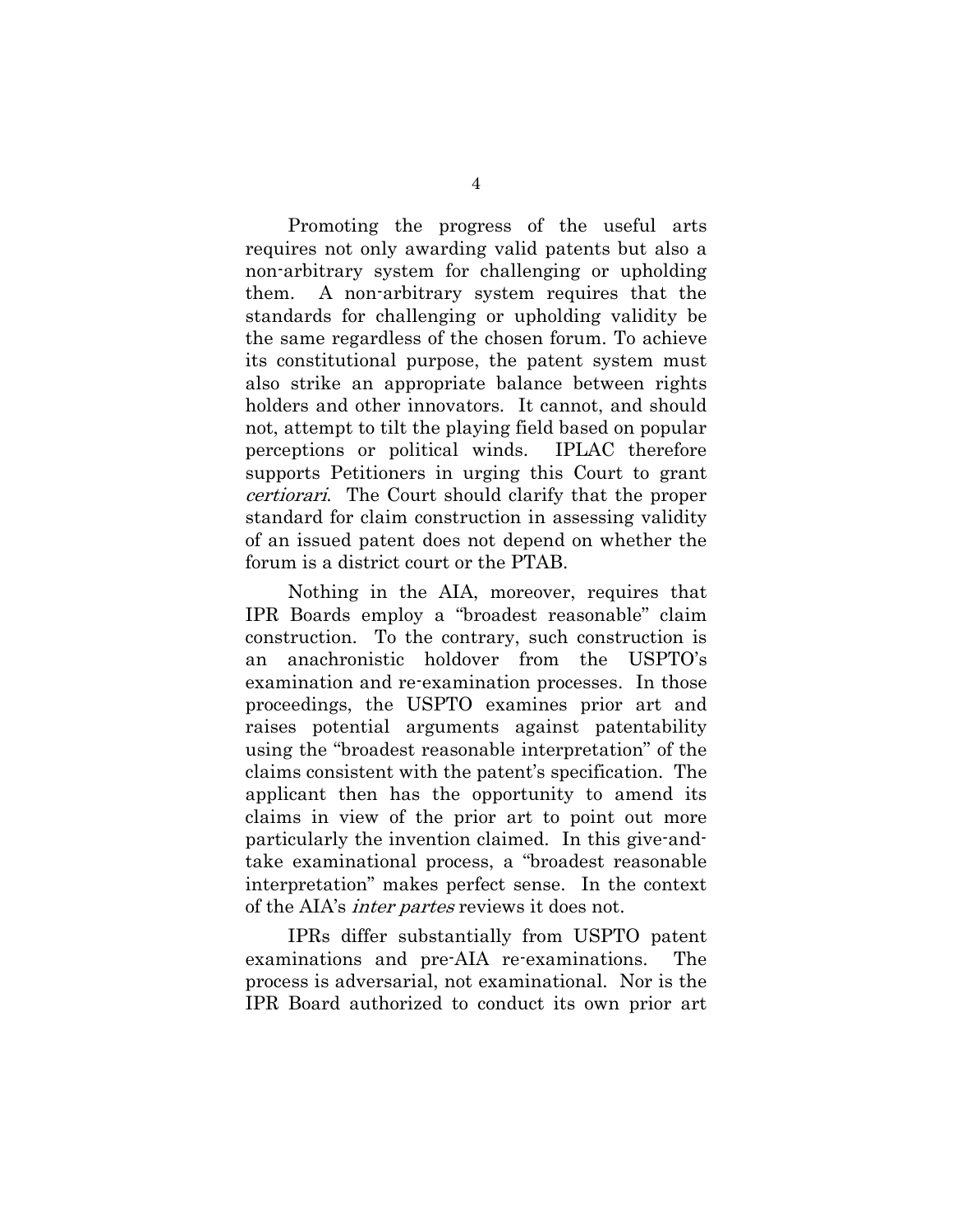searches. The ability to amend claims is extremely limited. See 37 C.F.R. 42.121 (new claims limited to one-for-one replacement of existing claims; burden on patentee to demonstrate patentability of claims affirmatively before amendment allowed). In practice the ability to amend is all but illusory.

Thus, the IPR process lacks the back-and-forth of patent prosecution or re-examination. Rather, IPRs are adversarial and adjudicatory, as is district court litigation – merely streamlined. Its exclusive central features are (1) "non-notice" (fact-specific) pleading by challengers; (2) fact-specific responsive pleading by patent owners; (3) cross-examination of experts employed by affidavit, limited to seven hours, following the challenge and response; (4) a reply; and (5) a one hour lawyers' oral argument with exclusion of a "full" record. And fundamentally unlike patent examinations, IPRs involve only patents already granted. As such, the patent holder already owns a property right with established metes and bounds. Respect for that property right demands a fundamentally different kind of review from patent examination.

Both the AIA's IPR process and district court litigation are adjudicatory. The consistent claim construction standard of the Federal Circuit is "plain and ordinary meaning." See generally Sarnoff & Manzo, An Introduction to, Premises of, and Problems With Patent Claim Construction, in PATENT CLAIM CONSTRUCTION IN THE FEDERAL CIRCUIT 9 (E. Manzo ed. 2014). IPLAC therefore supports Petitioners in urging this Court to clarify that the litigation standard – "plain and ordinary meaning" – should apply in IPRs as well.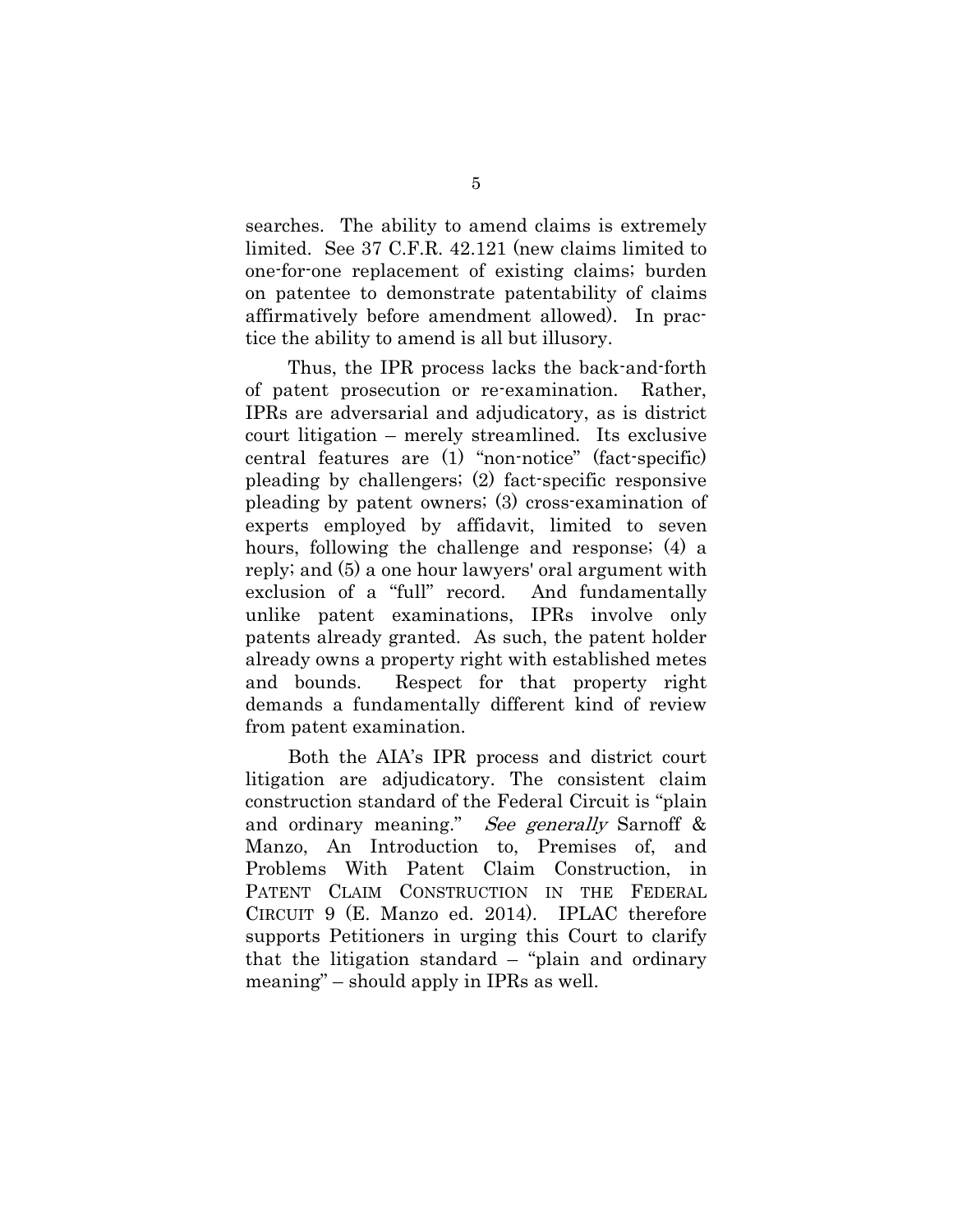#### III. ARGUMENT

#### A. The Purpose of the AIA's Inter Partes Review Process Is to Promote Economic Efficiency, Not to Invalidate Patents.

The purpose of U. S. patent law is "to promote the Progress of Science and the Useful Arts … ." U.S. CONST., Art I, Sec, 8, cl. 8. The AIA is consistent with that purpose. It seeks to improve the climate for investment and industrial activity by improving the quality of patents and by reducing unnecessary litigation costs. See H. R. Rep. No. 112- 98, pt. 1, at 39-40 (2011); In re Cuozzo Speed Technologies, LLC, 793 F.3d 1268, 1285 (Fed. Cir. 2015) (Newman, J., dissenting); Changes to Implement Transitional Program for Covered Business Method Patents, 77 Fed. Reg. 7080, 7081 (Feb. 10, 2012).

By their very nature, invalid patents exclude competitors from the marketplace who merely practice known art or obvious improvements. Excluding such competitors impedes the progress of the useful arts by permitting "owners" of invalid patents to monopolize technologies or to charge others monopoly prices to practice them.

At the same time, Congress has concluded that the existing patent litigation system unnecessarily imposes unneeded litigation and ancillary costs. See H.R. Rep. No. 112-98, Pt. 1, at 39-40 (2011). This frustrates the purpose of the Constitution's patent clause and undermines the value of the U. S. patent system.

By enacting the AIA, Congress has created a streamlined adjudicatory process – inter partes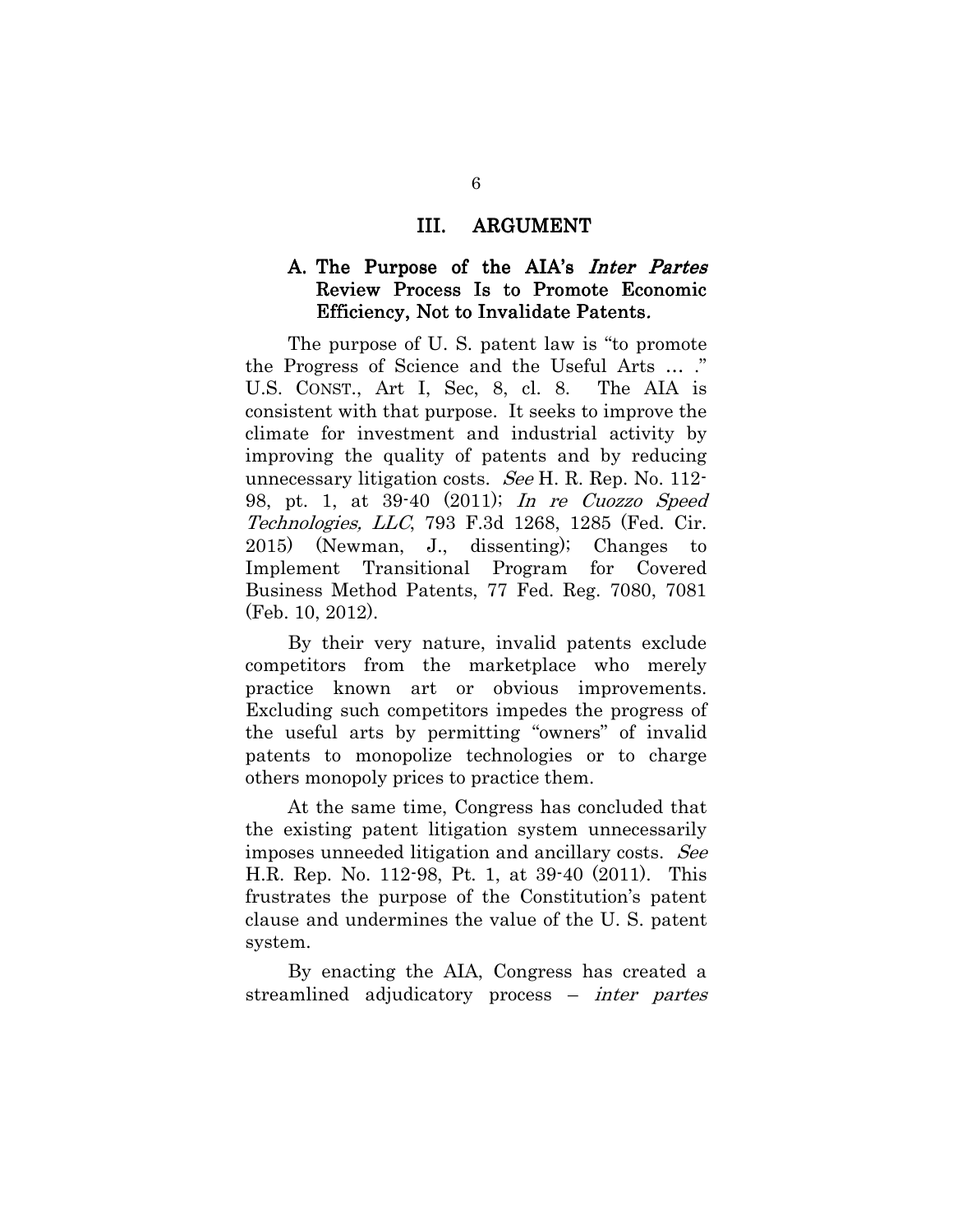review, or IPR. Central to the AIA's IPR scheme is having a reliable early indicator of a patent's quality. Thus, after a patent issues, the AIA provides for an inter partes review by technology-trained patentsavvy adjudicators. See 157 Cong. Rec. S7413 (Nov. 14, 2011) (Statement of Rep. Smith). This new inter partes review is distinct from pre-AIA patent reexamination procedures.

Under pre-existing law, a party could challenge an issued patent's validity through inter partes reexamination. See Cert. Pet. 2-3. But that process, unlike IPR, was examinational in nature. Specifically, re-examination allowed patent examiners to search for potentially invalidating prior art. Reexamination also freely permitted amendments by the patent owner.

In contrast, IPR is an adjudicatory proceeding. The USPTO Director serves as gate-keeper, while the parties present the arguments and art. challenger to validity of an existing patent files a petition with the PTO, see 35 U.S.C. 311(a), limited to Section 102 (novelty) or 103 (obviousness) on the basis of prior art patents or printed publications. 35 U.S.C. 311(b). The petition must identify with particularity both the grounds and the evidence that challenge each claim. 35 U.S.C. 312(a)(3). The patentee may then file a preliminary response setting forth why the PTO should not institute inter partes review. 35 U.S.C. 313.

If the PTAB institutes IPR, the patentee may conduct limited discovery, including depositions of petitioner's declarants. See, e.g., 35 U.S.C. 316(a)(5); 37 C.F.R. 42.51. The patentee may also respond with particularity to the petition and file supporting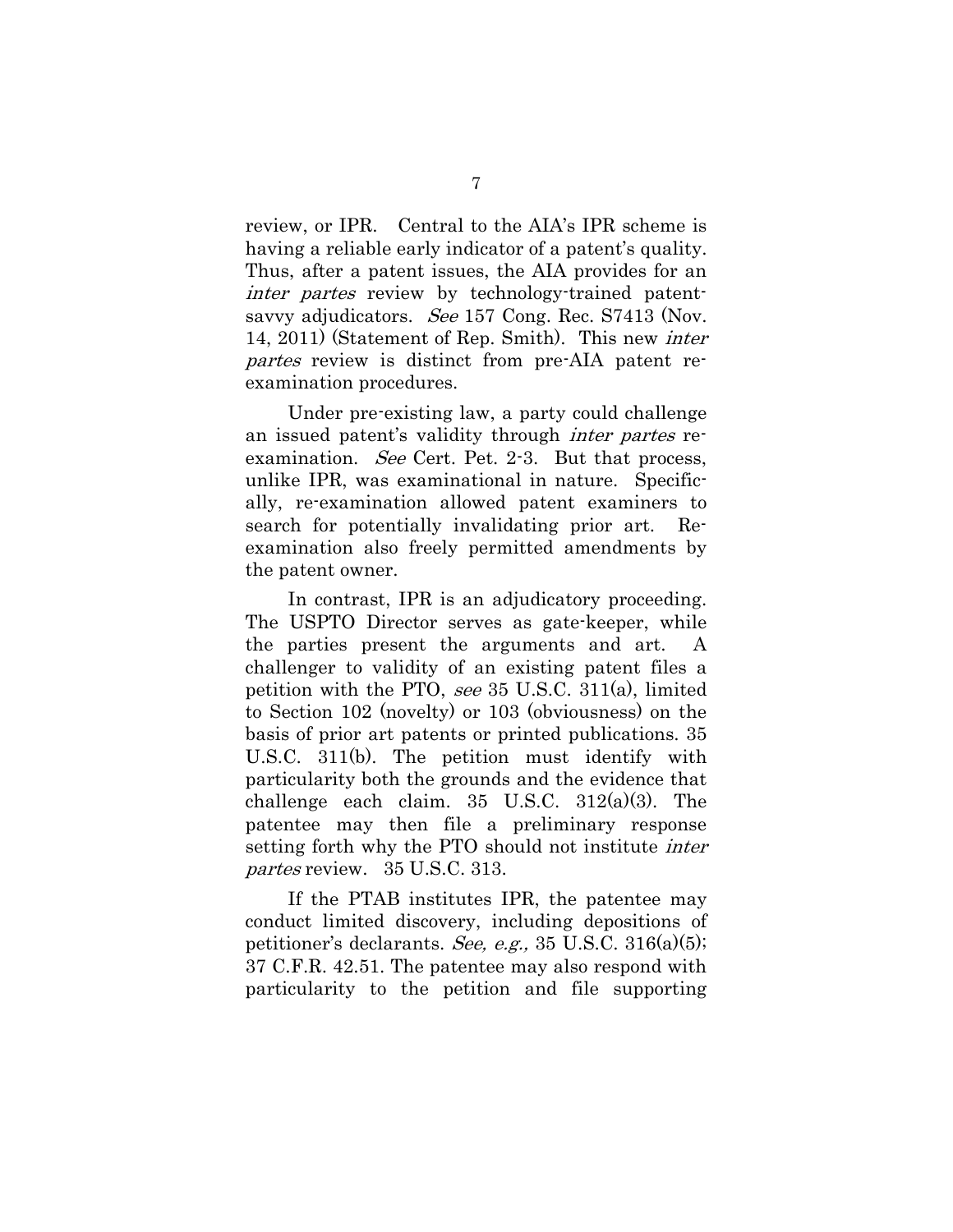affidavits or declarations. See 35 U.S.C. 316(a)(8); 37 C.F.R. 42.120. If the patentee responds, petitioner may conduct limited discovery, including depositions of the patentee's declarants, and may file a reply. See 35 U.S.C. 316(a)(5), (13); 37 C.F.R. 42.51. Either party may request an oral hearing. See 35 U.S.C. 316(a)(10); 37 C.F.R. 42.70. A panel of at least three administrative patent judges conducts the hearing. See 35 U.S.C. 6(c), 316(c). The proceeding excludes live witnesses and relies on the parties' paper submissions and attorney argument. See 35 U.S.C. 316(a)(10); 37 C.F.R. 42.70.

Patent examination of necessity considers patentable subject matter under Section 101. In contrast, IPR arguments are limited to Section 102 novelty and Section 103 obviousness. Prior art is limited to patents and printed publications. The IPR process streamlines and stages discovery and, absent good cause shown, requires a final written decision within twelve months. 35 U.S.C. 316(a)(11). IPR decisions of the PTAB are directly reviewable by the U. S. Court of Appeals for the Federal Circuit. 35 U.S.C. 141(c).

Absent good cause shown, motions to amend are limited to one per patent, only after conferring with the Board. 37 C.F.R.  $42.121(a)$ , (c). As in the case below, IPR Boards routinely deny such motions. See, e.g., Idle Free Systems, Inc. v. Bergstrom, Inc., Case IPR2012-00027 (JL), 2013 WL 5947697, at \*7 (June 11, 2013). Since the AIA took effect in September 2012, parties have filed over 3,400 IPR petitions. U.S. Patent and Trademark Office, Patent Trial and Appeal Board Statistics 8⁄31⁄2015, available at http://www.uspto.gov/sites/default/files/documents/20 15-08-31%20PTAB.pdf. As of June 15, 2015, the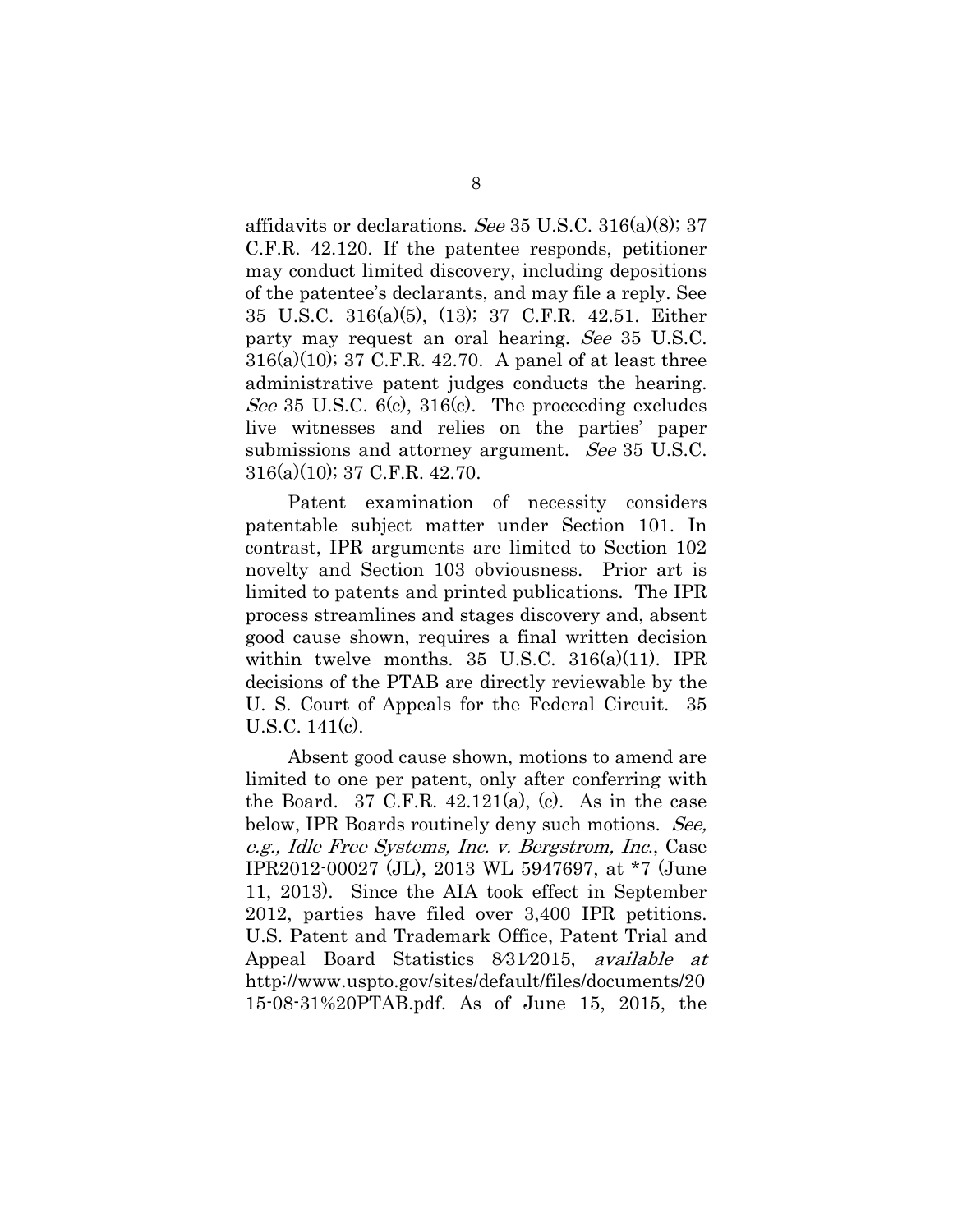PTAB had allowed motions to amend in only four IPR proceedings. See "PTAB Allows Motion to Amend in IPR Challenging Neste Oil Patent," MANAGING INTELLECTUAL PROPERTY, June 15, 2015, available at http://www.finnegan.com/news/newsdetail.aspx?news=d0d18aee-10e8-4511-bfa5- 3b2962da1a39. In practice, then, the right to amend has been largely illusory.

In sum, to improve patent quality and to reduce litigation costs, the AIA created IPRs as "an inexpensive and speedy alternative to litigation." 157 Cong. Rec. S7413 (Nov. 14, 2011) (Statement of Rep. Smith). The process bears little, if any, resemblance to any previous proceedings within the USPTO. Cf. Belden Inc. v. Berk-Tek LLC, Nos. 2014-1574, -1576 (Fed. Cir. Nov. 5, 2015), slip. op. at 8-9 (description of process).

### B. A Clear, Single Standard of PTAB Judicial Review is Required to Achieve the AIA's Goal of Economic Efficiency.

To achieve the AIA's aims, two adjudicative bodies reviewing the same patent's validity over the same prior art should reach the same result. Indeed, it would frustrate the intent of Congress and the purpose of the Constitution's patent clause to do otherwise. All adjudications therefore require a clear, single standard applicable to all such reviews, irrespective of the reviewing body.

As with patent infringement, the prerequisite for determining patent validity is claim construction. Markman v. Westview Instruments, Inc., 52 F.3d 967, 996 n. 7 (Fed. Cir. 1995) (Mayer, J., concurring) ("A claim must be construed before determining its validity just as it is first construed before deciding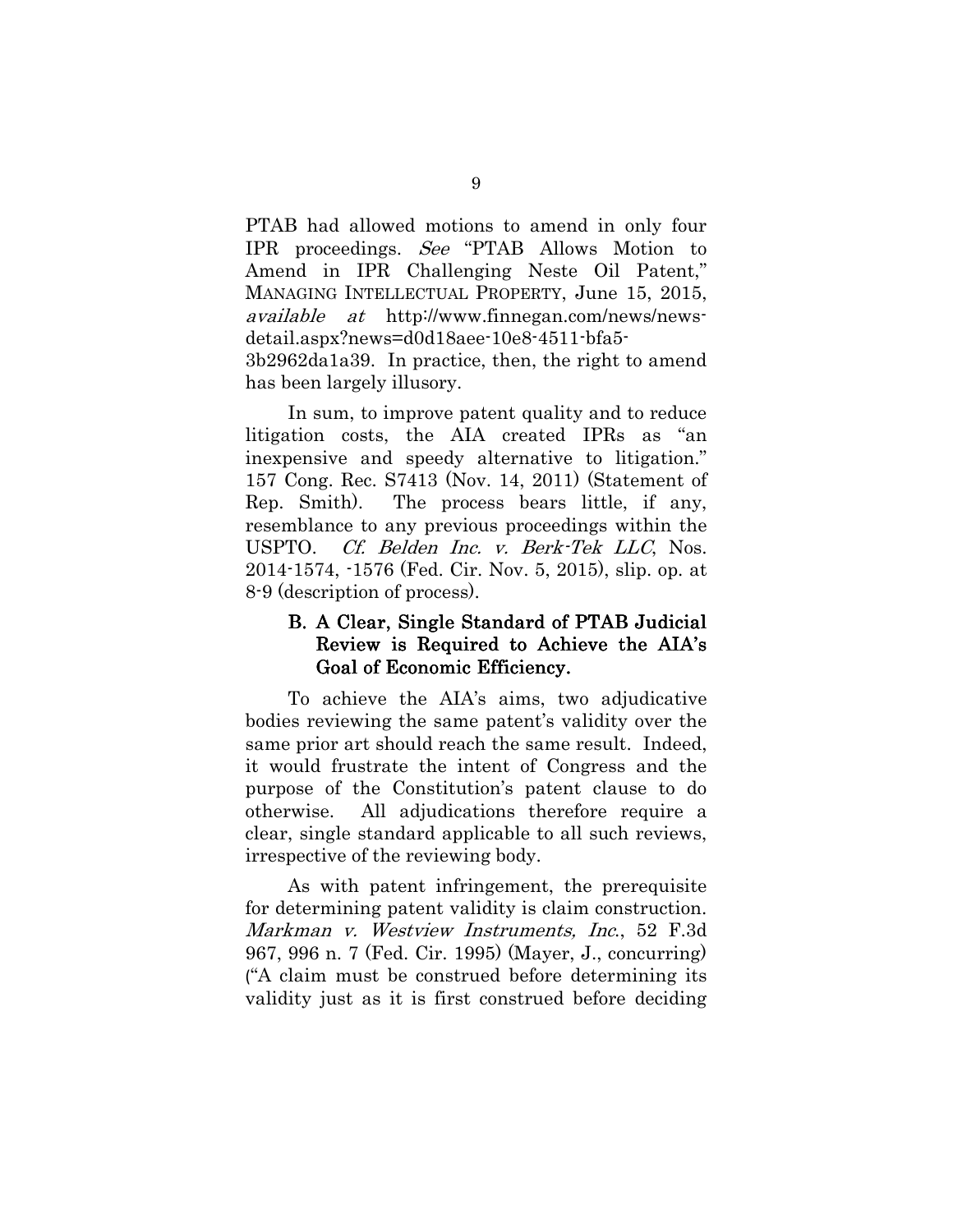infringement"), aff'd, 517 U.S. 370 (1996); see generally Sarnoff & Manzo, An Introduction to, Premises of, and Problems With Patent Claim Construction, in PATENT CLAIM CONSTRUCTION IN THE FEDERAL CIRCUIT 9 (E. Manzo ed. 2014) ("Patent claims ... should be construed from an objective perspective of a [skilled artisan], based on what the applicant actually claimed, disclosed, and stated during the application process.") A patent's claims determine its metes and bounds and therefore what distinguishes it from the prior art. This establishes novelty; that is, what makes the patent neither anticipated under Section 102 nor obvious under Section103.

Without guidance from the Congress or this Court, the PTAB has been construing patent claims in IPRs under the standard PTO examiners use in examining patents prior to issue. See, e.g., In Re Prater, 415 F.2d 1393, 1405 (Ct. Cust. App. 1969) ("[C]laims yet unpatented are to be given the broadest reasonable interpretation consistent with the specification during the examination of a patent application since the applicant may then amend his claims, the thought being to reduce the possibility that, after the patent is granted, the claims may be interpreted as giving broader coverage than is justified."); In re Buszard, 504 F.3d 1364, 1366–67 (Fed. Cir. 2007) ("[T]he patent examiner and the applicant, in the give and take of rejection and response, work toward defining the metes and bounds of the invention to be patented."); In re Zletz, 893 F.2d 319, 322 (Fed. Cir. 1989) ("During patent prosecution is when claims can be amended, ambiguities should be recognized, scope and breadth of language explored, and clarification imposed.");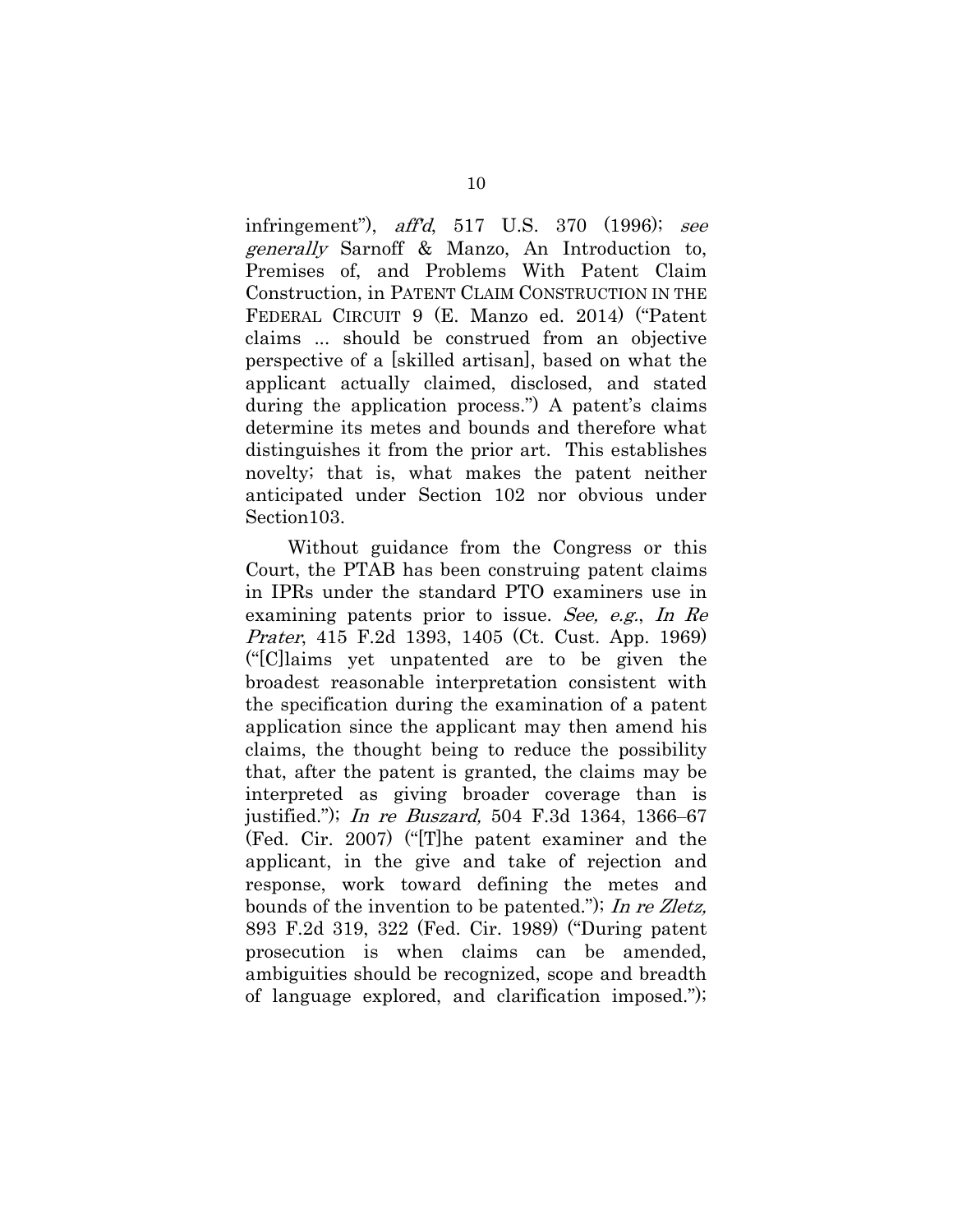see generally U.S. Patent and Trademark Office, Manual of Patent Examining Procedure (9th ed., Mar. 2014) § 2111 (requiring application of the "broadest reasonable interpretation" to pending claims).

But district courts are bound by this Court's and Federal Circuit law to give claims their "plain and ordinary meaning." Phillips, 415 F.3d at 1312. The difference between the two is believed to be the reason for the alarmingly high rate of IPR claims cancellation to date. According to Petitioners, as high as 85% of all IPRs result in cancelling at least one claim. Pet. Br. (I).

At best, the application of two different standards invites confusion and forum-shopping. Because the IPR board is a surrogate for the district court, the two standards should be the same.

### C. This Court Should Require the PTAB to Employ the Federal Circuit Employ the Federal Circuit Claim Construction Standard of "Plain And Ordinary Meaning" in IPR Proceedings.

Congress could not be clearer that the IPR process should be a cost-effective surrogate for litigation. In re Cuozzo Speed Technologies, 793 F.3d at 1285 (Newman, J., dissenting). Both administrative adjudication under the AIA and district court adjudication are reviewable by the same court, namely the United States Court of Appeals for Federal Circuit. Although factual determinations underpinning the district court's claim construction may be entitled to deference, Teva Pharm. USA, Inc. v. Sandoz, Inc., 574 U.S. \_\_\_ , 135 S. Ct. 831, 836 (2015), the Federal Circuit reviews all legal aspects of the claim construction de novo. That de novo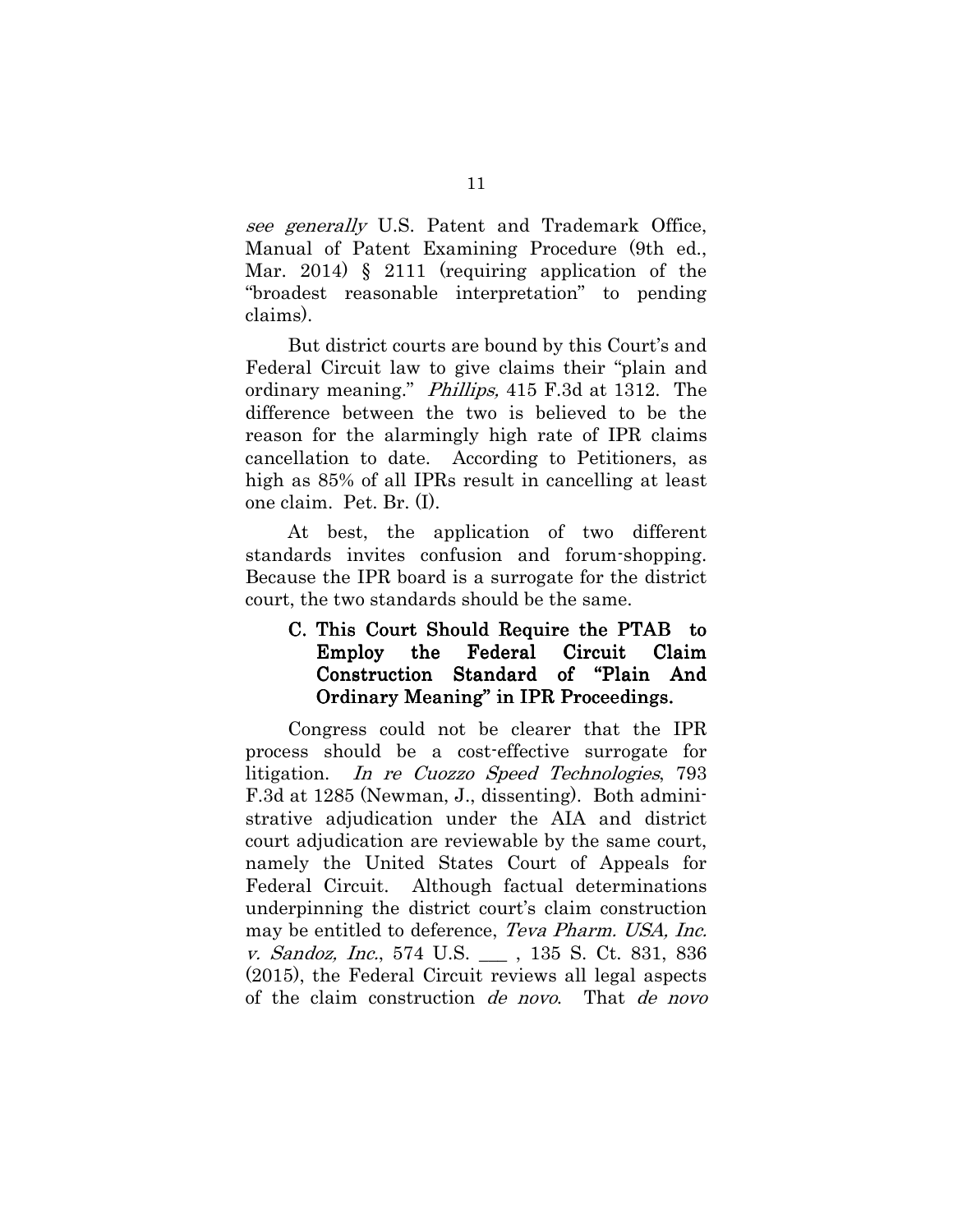review, as does the district court's construction, requires giving the claims their plain and ordinary meaning. Phillips, 415 F.3d at 1312; Markman v. Westview Instruments, Inc., 517 U.S. 370 (1996).

A valid patent must "distinctly claim" the inventor's invention. 35 U.S.C. § 112(b). A proper claim construction is therefore an essential element of promoting the progress of the useful arts. Specifically, a proper claim construction is central not only to an infringement analysis but also to a patent's validity. Nautilus, Inc. v. Biosig Instruments, Inc., 572 U. S. \_\_\_\_, 134 S.Ct. 2120, 2128 (2014) (citing Sarnoff & Manzo, supra). While the former determines the scope of the patent holder's right to exclude, the latter determines the right to exclude at all.

Applying differing standards to a claim construction reached under an IPR from one reached by a district court would be incoherent. In and of itself, that would mean that the patent challenger's choice of forum  $-i.e.,$  whether to file IPR petition or a federal lawsuit – could be dispositive, up to and including the Federal Circuit level. More important, it would unacceptably permit differing tribunals charged by the same Congress to reach differing results on the same evidence. In re Cuozzo Speed Technologies, LLC, 793 F.3d at 1285 (Newman, J., dissenting).

A coherent approach consistent with the language and intent of the AIA would be to apply the claim construction standard with which district courts and the Federal Circuit are already familiar. That standard is the "plain and ordinary meaning" of the claim language to one of ordinary skill in the art.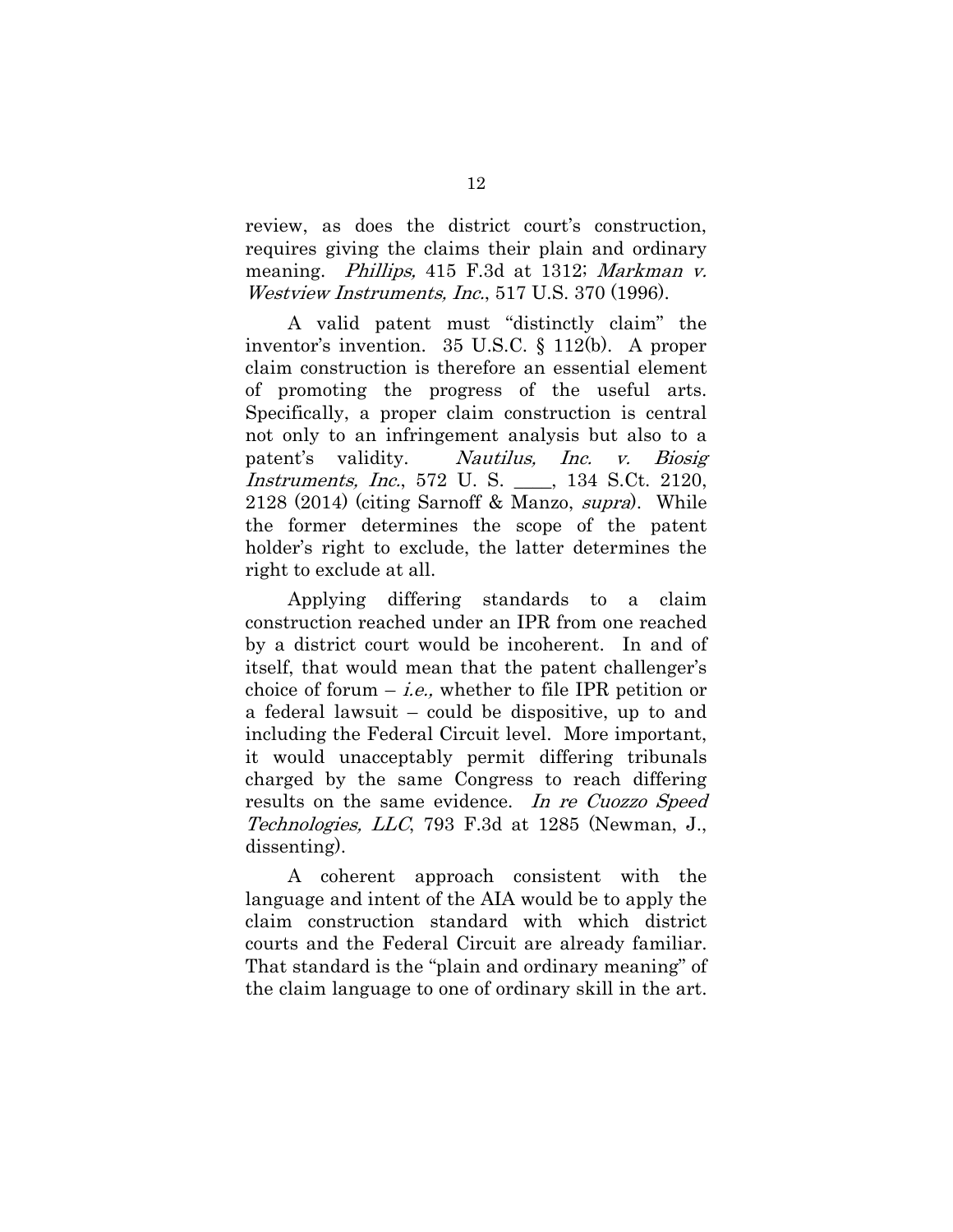Phillips, 415 F.3d at 1312. That standard is particularly appropriate under the AIA because of the limited opportunity for claim amendment. As even the majority below recognized in both its original and amended opinions, even the USPTO does not employ the "broadest reasonable interpretation" when re-examining the claims of an expired patent because the patentee is unable to amend the claims. In re Cuozzo, 793 F.3d at 1276 n.6 (citing In re Rambus, Inc., 753 F.3d 1253, 1256 (Fed. Cir. 2014)).

Nothing in the AIA, moreover, requires the IPR Board to employ the "broadest reasonable interpretation" for claim construction. To the contrary, a simple panel majority of two judges below decided that Congress "impliedly approved" the rule merely by creating the new IPR proceedings. *Id.* at 1277.

As this Court has long recognized, however, "Congress' silence is just that  $-$  silence." Cmty. For Creative Non-Violence v. Reid, 490 U.S. 730, 749 (1989). Here, the purpose of Congress was to create a streamlined alternative to district court litigation. As with district court litigation, the process is adjudicative, reviewable by the Federal Circuit. If the goal is to reach the same result on claim constructions, then the standard should be the same.

Indeed, if the standard is not the same, claim construction approaches and the law directed to claim construction will become increasingly muddled. Inevitably, law developed and refined by the Federal Circuit when addressing district court claim constructions under the "plain and ordinary meaning" standard will diverge from that arising when the Federal Circuit reviews decisions based on